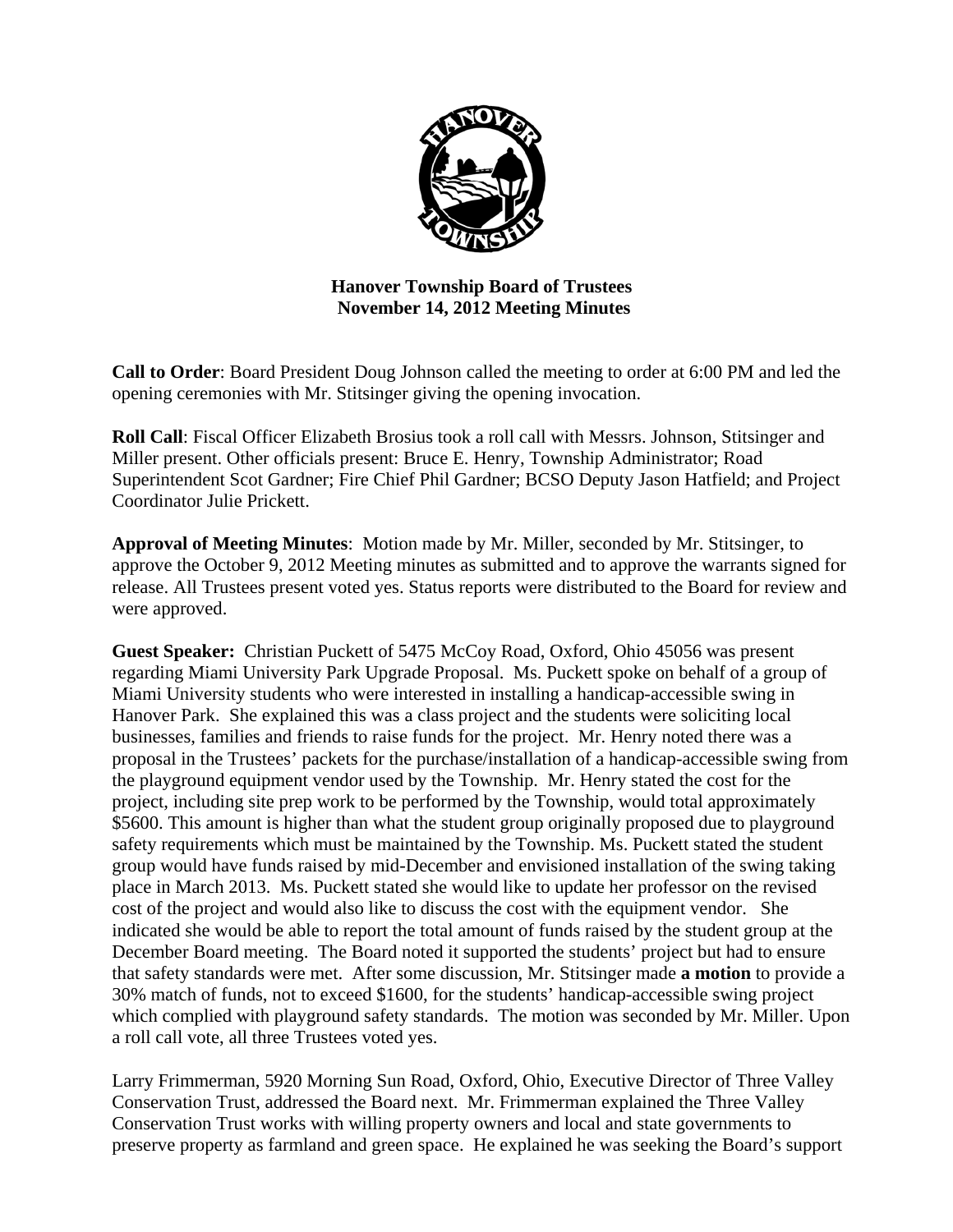of an easement for a property located at 690 Hogue Road. The easement would result in the preservation of approximately 143 acres as farmland and green space, which is the desire of the property owner. Mr. Johnson asked how this action would affect the Township's tax base. Mr. Frimmerman explained there would be no effect as long as it was the property owner's desire to not develop the property; however, he could not control or offer a guarantee as to what may happen in the future (i.e. property owner changes his mind.) Mr. Frimmerman stated the application would result in a conservation easement but would not take the property off of the tax rolls. After some additional discussion, Mr. Stitsinger made **a motion** to remove from the table Resolution No. 47-12 and bring it to the floor for consideration. The motion was seconded by Mr. Miller. Upon a roll call vote, all three Trustees voted yes. After further discussion, Mr. Miller made **a motion to approve Resolution No. 47-12**. The motion was seconded by Mr. Stitsinger. Upon a roll call vote, all three Trustees voted yes.

# **Resolution No. 47-12**

# **Supporting the Nomination of 690 Hogue Road for Purchase of a Conservation Easement in Cooperation with the Three Valley Conservation Trust**

*Whereas,* On October 9, 2012, The Hanover Township Trustees received a request from Three Valley Conservation Trust, a not for profit land trust located in Butler County, on behalf of landowner Thomas V Sargero, 5578 Creekwood Circle, West Chester, in support of his application to the State of Ohio for purchase of a conservation easement on his property located at 690 Hogue Road located in Hanover Township, Butler County, Ohio.

*Whereas,* The Hanover Township Trustees have reviewed this request for support and determined that the nomination of the property for purchase of a conservation easement is compatible with the long range goals of the local government area regarding protection of Four Mile Creek, and agrees to participate with the Three Valley Conservation (proposed co-holder, monitor and enforcing body of this easement)

*Whereas,* The Trust commits to contributing at least 25% of the conservation easement value from Federal sources and is responsible for the enforcement of said easement,

# *NOW THEREFORE BE IT RESOLVED BY THE HANOVER TOWNSHIP TRUSTEES AS FOLLOWS:*

**Section I.** That the Hanover Township Trustees hereby support the request for nomination of the property for purchase of a conservation easement.

**Section II.** That the Hanover Township Trustees hereby certify that the purchase of the conservation easement of the nominated property is compatible with the long range conservation goals of Hanover Township as stated within the Hanover Township Land Use Plan.

**Section III.** That the Fiscal Officer/Clerk is hereby directed to transmit certified and sealed copies of this resolution to the applicant and Ohio Public Works Commission, 65 E. State Street, Columbus, Ohio 43215.

The foregoing resolution was adopted in an open public meeting and is a reflection of the official action taken by the Board of Trustees of Hanover Township Butler County, Ohio on the  $9<sup>th</sup>$  day of October 2012.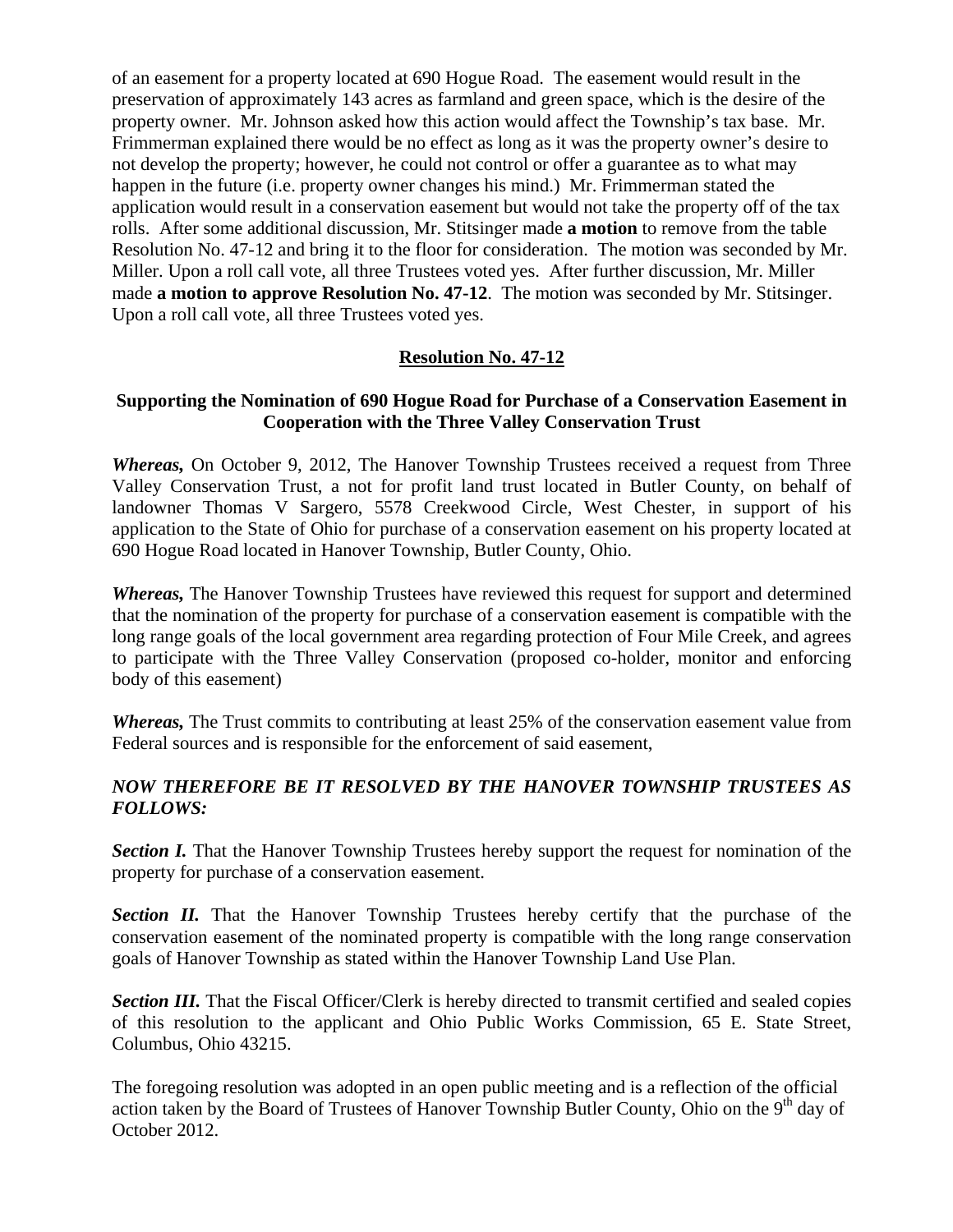*Board of Trustees Vote Vote Attest and Authentication:* 

Douglas L. Johnson \_\_\_\_\_\_ \_\_\_\_\_\_\_\_\_\_\_\_\_\_\_\_\_\_\_\_\_

Fred J. Stitsinger **Elizabeth A. Brosius** Larry Miller Fiscal Officer/Clerk

> **Fiscal Officer/Clerk Certification Board of Trustees Action Hanover Township Butler County Ohio**

# **State of Ohio: County of Butler:**

I, the undersigned, the duly qualified and Fiscal Officer/Clerk of Hanover Township located in Butler County, Ohio, DO HEREBY CERTIFY that the foregoing is a true and complete copy of certain proceedings taken by the Hanover Township Trustees, at a regular meeting held on the 9th day of October 2012 in Hanover Township.

#### \_\_\_\_\_\_\_\_\_\_\_\_\_\_\_\_\_\_\_\_ **Elizabeth A. Brosius Fiscal Officer/ Clerk**

**Citizen Participation:** Douglas Walsh, 42 Fairy Drive, addressed the Board to request assistance from the Township with the installation of drainage pipe under his driveway. Mr. Walsh noted he received a letter from the Township requesting that he park his vehicles in his driveway and not on the street. He stated he plans to extend his driveway to accommodate all of his vehicles but must first repair the drainage pipe before he can proceed with his driveway improvements. Mr. Henry noted that Mr. Walsh had been given a copy of the Township's policy regarding pipe/ditch line work. The policy states work to be performed by the Township must be in the right-of-way and not on private property. Mr. Henry noted that Mr. Walsh's request does not meet the criteria of the Township's policy. Diane Walsh, 2239 Millville Shandon Road, owner of the property at 42 Fairy Drive and sister of Mr. Walsh, also addressed the Board. She stated there was a drainage/ basement flooding problem on this property which could be alleviated by installing the drainage pipe. Mr. Stitsinger noted that installing the drainage piping could make the drainage/ flooding problem worse. Mr. Walsh stated he did a site consultation with the BCEO and that Jerry Miller told him the Township would do the piping work for him. The Board and Mr. Walsh continued to discuss the Board's position concerning Mr. Walsh's request. Mr. Stitsinger stated he would not vote in favor of the Township performing the piping work as it does not meet the criteria set forth in the Board's policy. After further discussion, Mr. Miller proposed ending the debate and informed Mr. Walsh the Board would review the matter and give its decision to Mr. Walsh in writing.

# **Administration Reports**

*Law Enforcement*: Mr. Johnson gave the following report for the month of October 2012 on behalf of Deputy Hatfield who had left to respond to a dispatched call: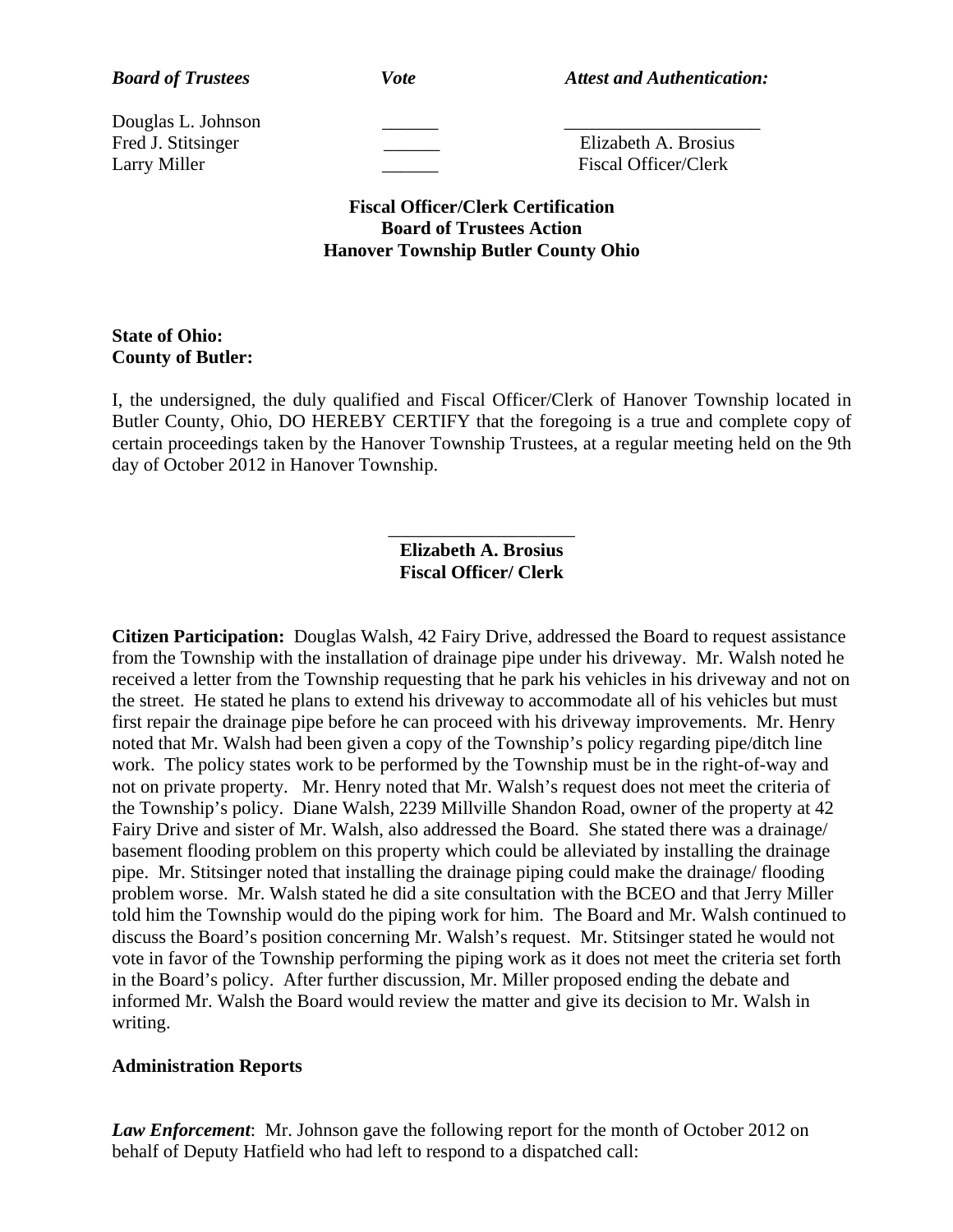# **Butler County Sheriff's Office District #6 Hanover Township Contract Cars Monthly Report for October 2012**

| <b>Activity Area</b><br><b>Month Totals</b> | YT <u>D</u>      |
|---------------------------------------------|------------------|
| Dispatched Calls: 125<br>٠                  | 1422             |
| Felony Reports: 2<br>$\bullet$              | 44               |
| Misdemeanor Reports: 11<br>$\bullet$        | 137              |
| Non-Injury Crash: 04<br>$\bullet$           | 64               |
| Injury Crash: 6                             | 51               |
| <b>Total Reports: 23</b>                    | 288              |
| Assists/Back Up: 43<br>$\bullet$            | 508              |
| Felony Arrests: 1<br>$\bullet$              | 19               |
| <b>Misdemeanor Arrests: 04</b>              | 63               |
| <b>OMVI</b> Arrests: 3                      | 17               |
| <b>Total Arrests: 08</b>                    | 96               |
| Traffic Stops: 39<br>$\bullet$              | 404              |
| <b>Moving Citations: 25</b><br>$\bullet$    | 224              |
| <b>Warning Citations: 20</b><br>$\bullet$   | 171              |
| FI Cards: 0<br>$\bullet$                    | $\boldsymbol{0}$ |
| Civil Papers Served: 1<br>$\bullet$         | 1                |
| <b>Business Alarms: 3</b><br>$\bullet$      | 50               |
| <b>Residential Alarms: 15</b><br>$\bullet$  | 137              |
| Special Details: 1                          | 16               |
| COPS Times: 7180 (Min.)                     | 64,885           |
| <b>Vacation Checks: 28</b>                  | 378              |

\*\*\*\*\*\*\*\*\*\*\*\*\*\*\*\*\*\*\*\*\*\*\*\*\*\*\*\*\*\*\*\*\*\*\*\*\*\*\*\*\*\*\*\*\*\*\*\*\*\*\*\*\*\*\*\*\*\*\*\*\*\*\*\*\*\*\*\*\*\*\*\*\*

Reporting Deputies: T. Lentz and J. Hatfield/ Report prepared by HT Administration

*Fire/EMS*: Chief Clark presented the following report for the month of October 2012:

# **Hanover Township Fire Department Monthly Report for October 2012 (Presented in November 2012)**

Run and detail activity for the Fire and EMS operations are reflected in the following numbers: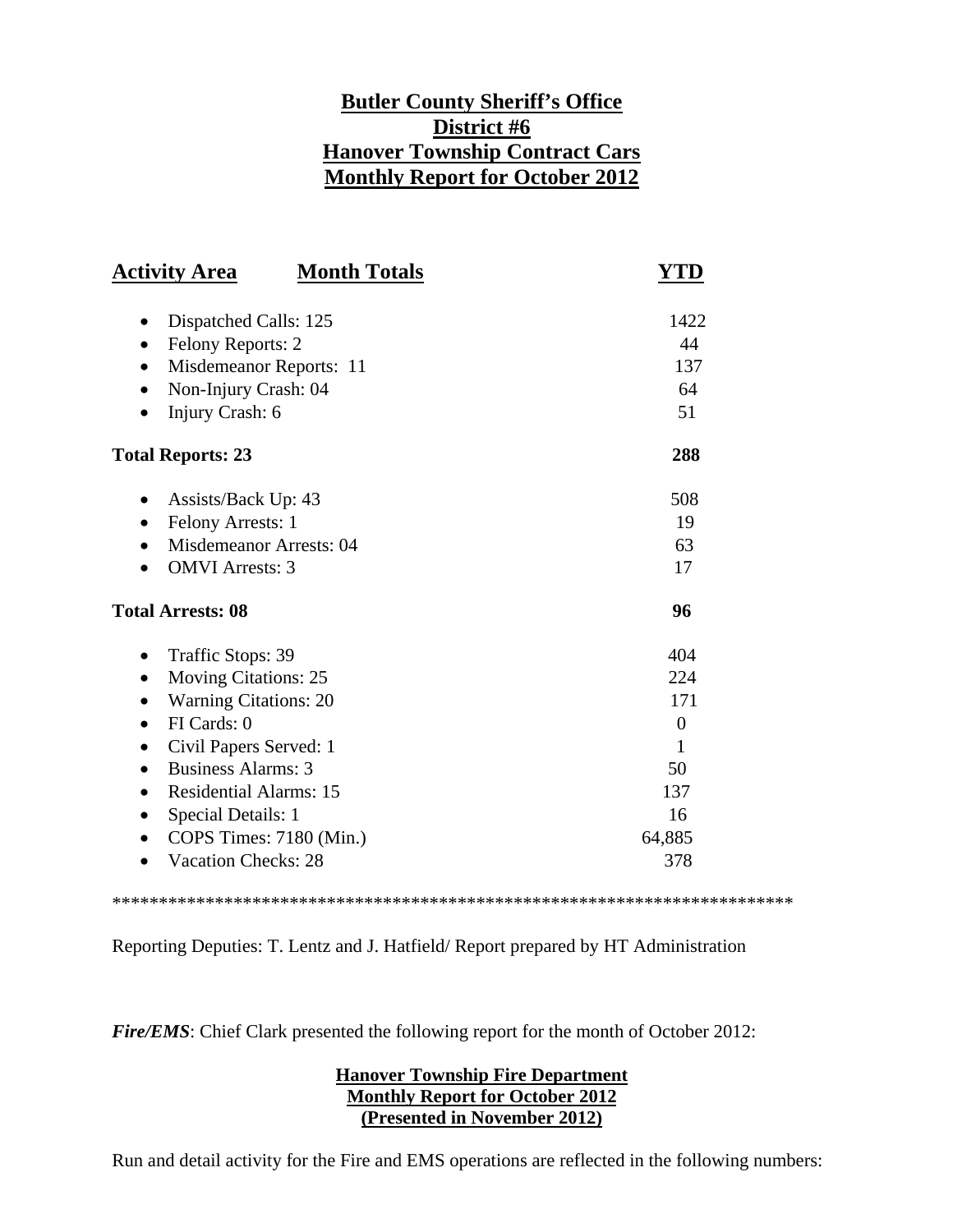| <b>Emergency Medical Operations/Squad Runs:</b>            | 30                                              |
|------------------------------------------------------------|-------------------------------------------------|
| <b>Motor Vehicle Accidents:</b><br>$\bullet$               | 04                                              |
| Fire Runs:<br>$\bullet$                                    | 04                                              |
| Fire Inspections:<br>$\bullet$                             | 02                                              |
| Air & Light Truck Call Out:                                | 02                                              |
| <b>Knox Box Details</b>                                    | 00                                              |
| (Fire Safety Week Details) 2 schools<br>Other<br>$\bullet$ | 02                                              |
| Total for the month:                                       | <b>44 Runs/Operations</b><br>(38 Fire/EMS Runs) |
|                                                            |                                                 |
| <b>Total Year to Date</b>                                  | <b>526 Runs/Operations</b>                      |
| (YTD 2011: 554 Runs/Ops)                                   | (October 2011: 84 Runs/Operations)              |
| ----------------<br><b>Total for 2011</b><br>719           |                                                 |
| <b>Total for 2010</b><br>748                               |                                                 |
| <b>Total for 2009</b><br>676                               |                                                 |
| Total for 2008:<br>669                                     |                                                 |
| Total for 2007:<br>717                                     |                                                 |
| Total for 2006:<br>505                                     |                                                 |

 **Phil Clark, Fire Chief** 

*Road/Cemetery*: Mr. Gardner presented the following reports for the month of October 2012:

#### **SUPERINTENDENT'S REPORTS (November 14, 2012)**

Millville Cemetery Operations Report October 1 through October 31, 2012

| 0 Graves sold to Township residents-----------------------\$         | 0.00      |
|----------------------------------------------------------------------|-----------|
| 0 Graves sold to nonresidents---------------------------------\$     | 0.00      |
|                                                                      | 0.00      |
|                                                                      | 4,700.00* |
|                                                                      | 0.00      |
|                                                                      | 800.00    |
| Foundation and Marker installation fees------------------\$ 1,751.20 |           |
|                                                                      |           |

 **\***4 @ regular fee of \$900 = \$3600.00 and 1 @regular fee of \$900 + 2 hours OT = \$1100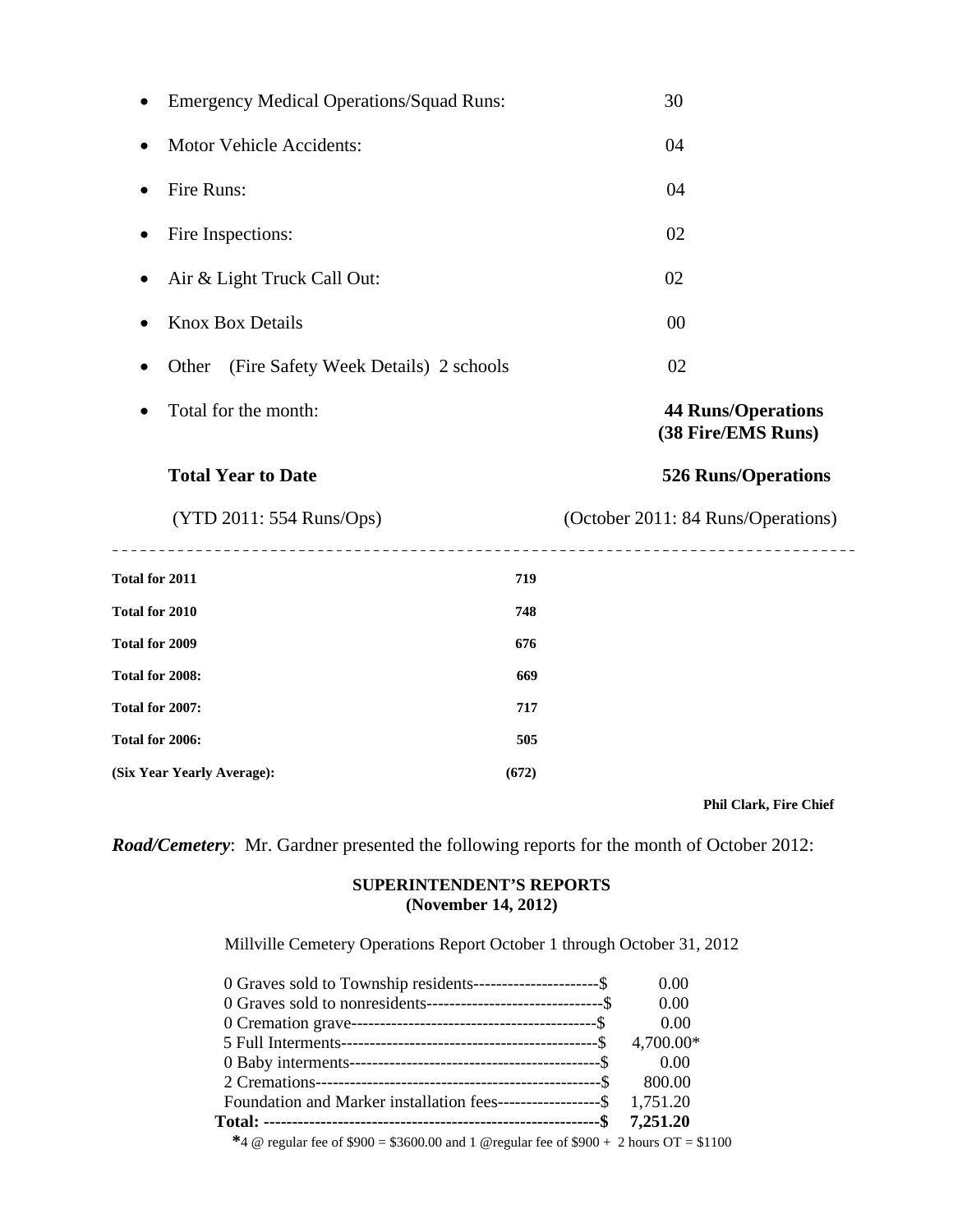#### Other Cemetery Activities

- 1. Mowed three times and trimmed four times.
- 2. Cleaned the shop.
- 3. Fixed seven graves.
- 4. Nine foundations

#### **Road, Streets and Park (Scot Gardner)**

- 1. Finished the fourth round of roadside mowing.
- 2. Mowed grass on all Township properties three times.
- 3. Performed crack sealing on Roundhill Drive, Pineview Court and Murphy Circle.
- 4. Removed three trees from the walking trail.
- 5. Trimmed trees on Vanda Avenue.
- 6. Repaired a sunken area on Vanda Avenue.
- 7. Performed crack sealing on Morman Road.
- 8. We are in the process of servicing our summer equipment and putting it away.
- 9. Performed service work on all of our trucks and equipment.
- 10. Performed monthly park, truck and storm water inspections.

#### *Administrator's Report*

#### **Administrator October 2012 Summary Report (Presented November 2012)**

- **Records Management**: Made final revisions to the Records Retention Schedule as the result of the Records Commission meeting on September  $29<sup>th</sup>$ . Final approved document being retyped and formatted for submission to the State.
- **Community Connections Grants (BREC)**: Completed two applications for funding and received two grant awards for park equipment and tables for the Community Center.
- **Land Use:** Appeared in front of the Board of County Commissioners on September 13th to discuss and support the Fluid Technologies proposal which was approved by the Commissioners for the zone change proposed.
- **Blighting Properties**: Worked on several locations to get properties cleaned up. Coordinated with the Prosecutor's office and Community Development to get the Woodbine location dilapidated house torn down.
- **Board and Financial Reports**: Obtained data from the Fiscal Officer and prepared Township funds analysis for the monthly Board meeting. Prepared Trustee packets. Prepared numerous contracts and permits for facility rentals.
- **Road Program 2013**: Continued work on the 2013 Road Program with Scot Gardner and prepared documents for the County Engineer's Office.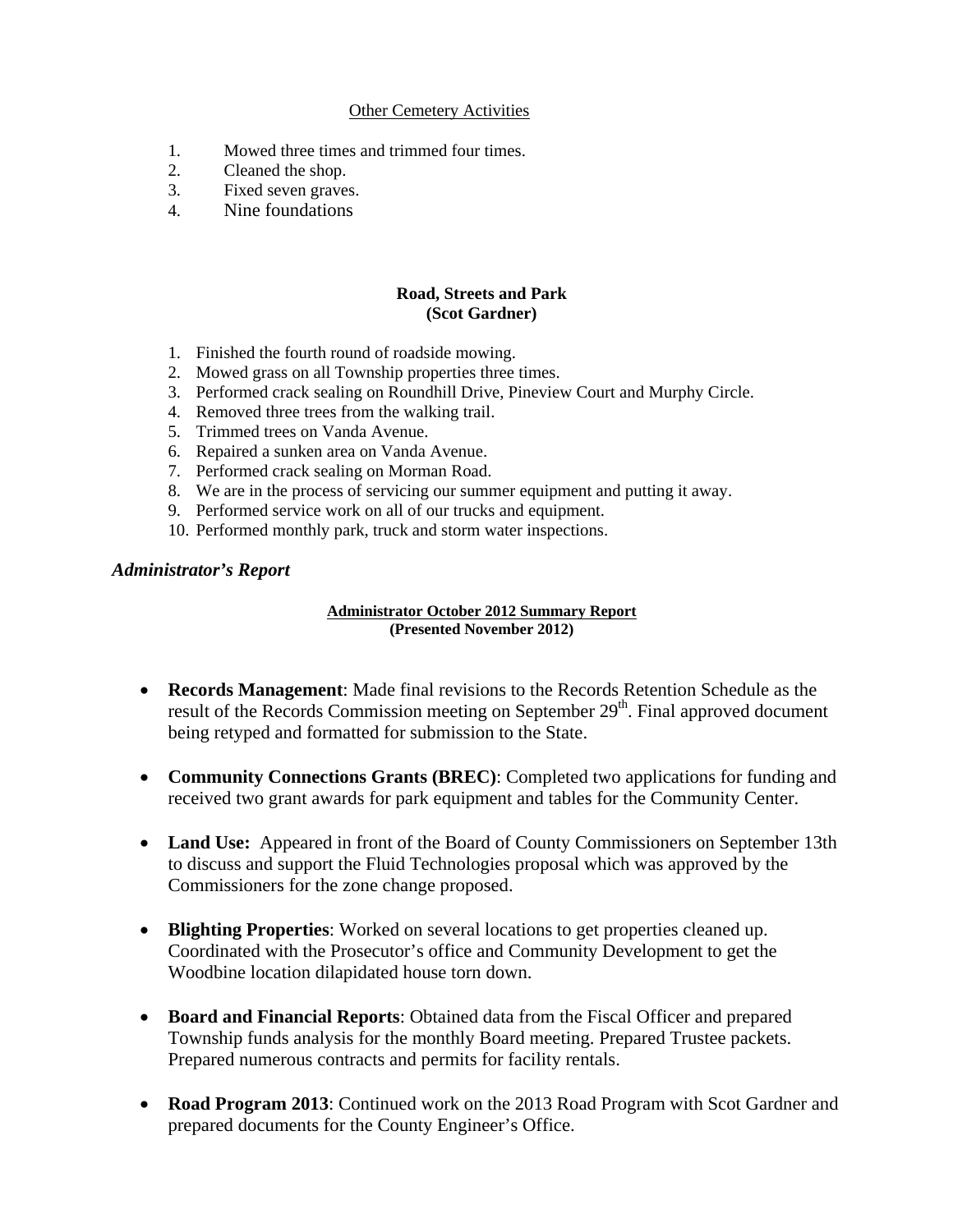- Fire Department: Worked with the Fire Chief to finish and copy SOPs and other related policies for distribution to the Department.
- **Congressman Chabot**: Worked with the Congressman's staff to set up a Community Outreach meeting for Hanover Township and the District.
- **Park**: Coordinated final installation on new park equipment as approved by the Board.
- **Haunted Harvest**: Worked with the Park committee to plan and set up the activities for the Hanover Haunted Harvest held October 28, 2012.
- **Veterans Committee**: worked with the Veterans Committee to make plans for the Veterans Day Ceremony.
- **Newsletter**: Working on articles and photos for publication in late November or early December 2012.

#### **Personnel Actions**:

None presented at this time.

#### **Other:**

The Administrator is still working on preparing summaries of committees, employees, and community opinions on common topics that may impact policy and/or budget considerations. Some of the key areas presented through interviews and surveys with Fire Department members were used for the new SOPs and discussion held with the Department on November 13, 2012. The rest of the material will be written up once completed; the Administrator will request a special work session to review and discuss before a final report is made.

Also included with the Administrator's report were revenue and expenditure reports. Mr. Henry noted that overall, revenues and expenditures are tracking as projected; however, a conservative approach was taken in preparing original projections.

#### **Old Business**

*Resolution No. 47-12 Tabled in October:* This resolution was tabled at the October 9, 2012 meeting based upon the lack of response to questions from the Township and the fact no one from the Three Valley Conservation Trust was present to explain their request as promised. Since the October meeting, the Township Administrator has made a slight adjustment in the wording to reflect the concerns of the Board and the Prosecutor's Office. As stated to the Township since the October meeting, Larry Frimmerman has indicated there will be no loss in tax revenue from the existing base and the property remains private. Also the Township has no role in enforcement of the easement. The conservation easement for the property located off Hogue Road by Four Mile Creek does not conflict with Hanover Township's Land Use Plan.

See "Guest Speakers" section of minutes for Board action concerning this piece of legislation.

*Community Development Block Grants Filed Update:* Mr. Henry reported that in accordance with Board approval, three CD Block Grants were filed with the County on November 2, 2012.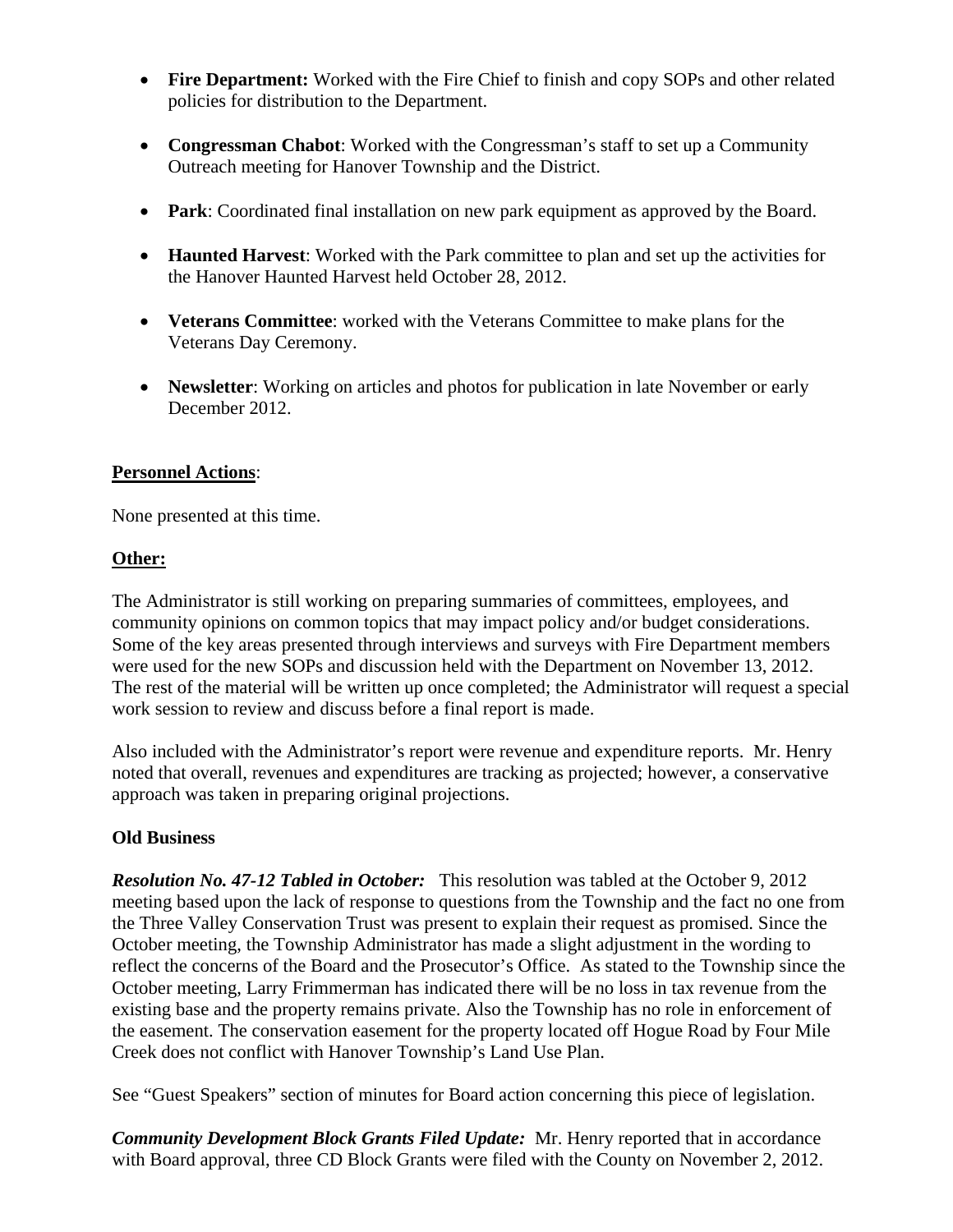Adjustments were made based upon the comments during the last Board meeting and the attachment to the approval resolution was adjusted as reflected in the attachment herewith. (See attachment)

# **Attachment Resolution to No. 45-12 CD Project Ratings 2012 Community Development Block Grant Requests**

#### **Project Descriptions and Priority Rankings**

**1)** In 2003 and again in 2012 Citizen Surveys conducted by Miami University in behalf of the Township citizens continue to rate Park Facilities and recreational opportunities as very high priorities. For some time the Township has been interested in acquiring the adjacent property to the Hanover Township Memorial Park in order to expand facilities to serve families in the region. There are three parcels totaling approximately 19.5 acres which includes a single family house, barn and a long farm building. Two small ponds are located on the property. Acquisition of this site would enable the Township to preserve open space at a critical location and allow for tremendous facility expansion in the future for projects/programs identified in the 2012 citizen survey. Such uses are consistent with Hanover Township's Land Use Plan and Park Development Plan. The Township has received consistent and repeated recommendations from residents about the importance of acquiring the identified property for future public use and management by the Township.

Suggested uses (for illustration only) based upon Park Committee and general public input include the following items which would be studied as part of the overall Park Master Plan and as budget would allow.

- Extend walking path from existing running south then east then back north  $&$  connecting.
- Create a separate bicycle path to compliment the walking path.
- Evaluate existing ponds; create larger children's fishing pond.
- Grade and lay out sufficient area for two baseball fields (NE corner & SE corner).
- Install two soccer fields.
- Create areas for picnic tables and grills throughout the site.
- Build additional shelters; different sizes.
- Install Frisbee and/or ultimate golf.
- Install new swing sets for all age groups.
- Fix up barn; extend electric and hold special events therein.
- Rework existing house as a possible meeting location and/or historical room.
- Consider providing artistic outdoor sculpture opportunities.
- Add fire pits at appropriate locations subject to review by the Fire Department.
- Restore Eaton farm historically; try to operate as an educational center for kids.
- Add a small parking area to serve existing area and new area.
- Build a small restroom near the barn area.

# **Land Acquisition for Park Expansion**

Funding requested for CD Grant: \$192,000.00 Township and other sources would contribute balance estimated at \$48,000.00

#### **Priority Ranking: #1**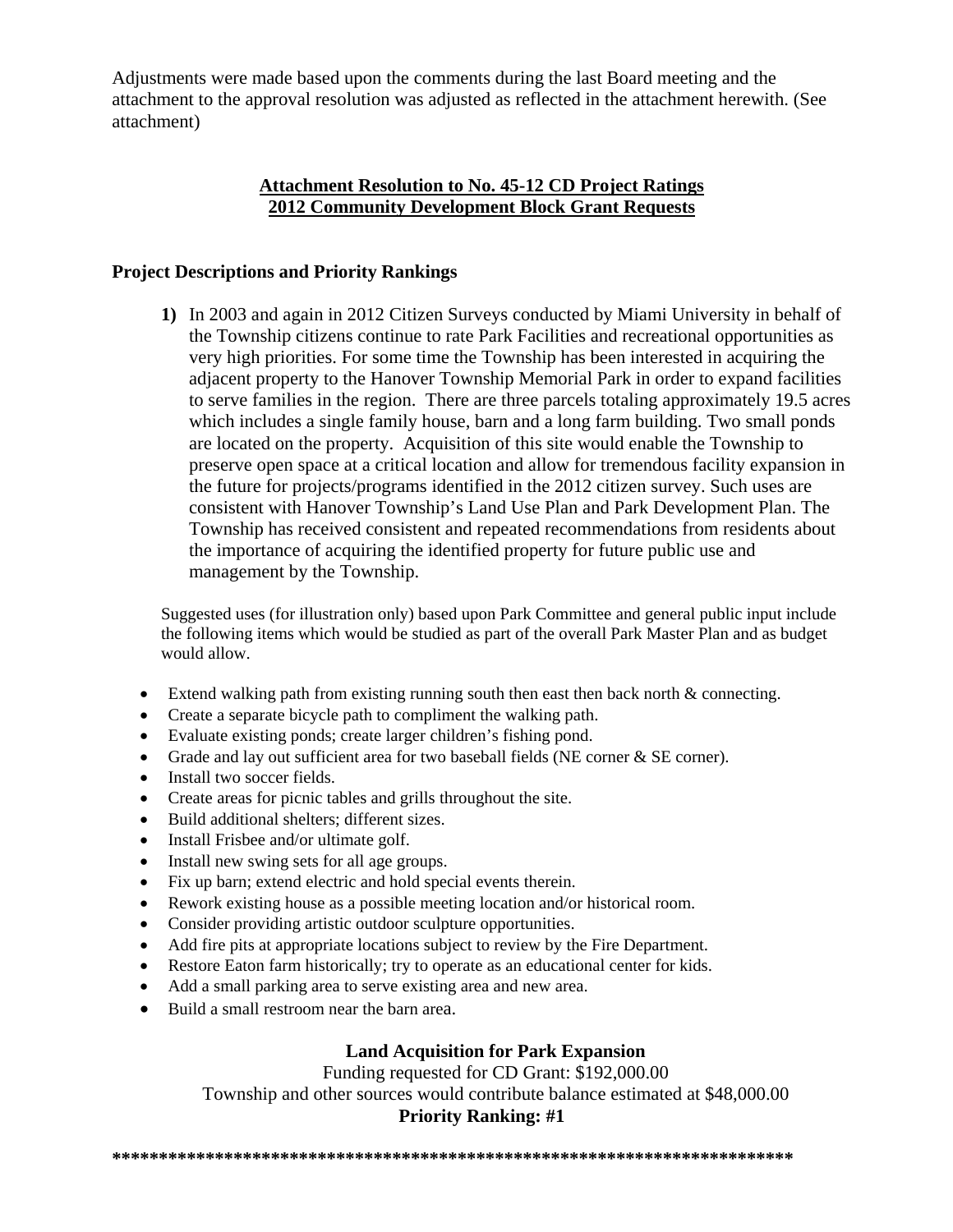**2)** Hanover Township Memorial Park is considered a regional attraction and a valuable asset to local neighborhoods. The Park is heavily used by all age groups, workers taking a lunch break and schools/day care groups. The existing restroom facilities are outdated and very small having unlabeled stalls with no running water. A constant request from citizens is to provide a sanitary restroom facility with running water. The specific project request includes the demolition of the existing outdated restroom and the construction of new modern ADA approved restrooms with running water and storage area. The location would be south of the existing ball field and on the northern edge of the Children's Playground area. The existing structure takes up to three parking spaces, and if eliminated, would add to the original parking lot as parking is at a premium during high use times. The design would be consistent architecturally with recent facilities constructed and would provide ADA acceptable restrooms along with storage of maintenance equipment necessary to maintain the Park. This proposed facility addresses resident requests for better and more sanitary restroom facilities and is consistent with the approved Park Master Plan.

# **Park Restroom and Storage Project**  Funding requested for CD Grant: \$147,500.00 Township would pay balance of \$20,000.00 **Priority Ranking: #2**

#### **\*\*\*\*\*\*\*\*\*\*\*\*\*\*\*\*\*\*\*\*\*\*\*\*\*\*\*\*\*\*\*\*\*\*\*\*\*\*\*\*\*\*\*\*\*\*\*\*\*\*\*\*\*\*\*\*\*\*\*\*\*\*\*\*\*\*\***

**3)** The Hanover Township Community Center, located across the street from the Township Park, hosts numerous civic functions, private parties and government meetings/functions as well as serves a District Office for the Butler County Sheriff. On average the facility is used for at least 13 events per month and serves as a site for Township Administrative operations. The facility can seat up to 110 people for a dinner or more for a presentation or training. The facility was recently used by the State Auditor for required Public Records training for southwestern Ohio officials. There is severe cracking in the parking lot compounded by drainage problems affecting the building as rain water drains into the garage areas and twice in 12 months water as penetrated the office and community area lobbies. With an insufficient base underneath the lot along with the cracking and drainage issues, this project has become a very high priority. The Butler County Engineer's Office has been asked to provide technical assistance and guidance to address these issues. Complicated by limited funding and reduced property values, there has been insufficient funding to address this project. As this projects serves a critical community function and is a great resource for residents

**Community Center Parking Lot Repair and Paving** 

Estimated Price \$96,000.00 Local Match: \$10,000.00 **Priority Ranking: #3**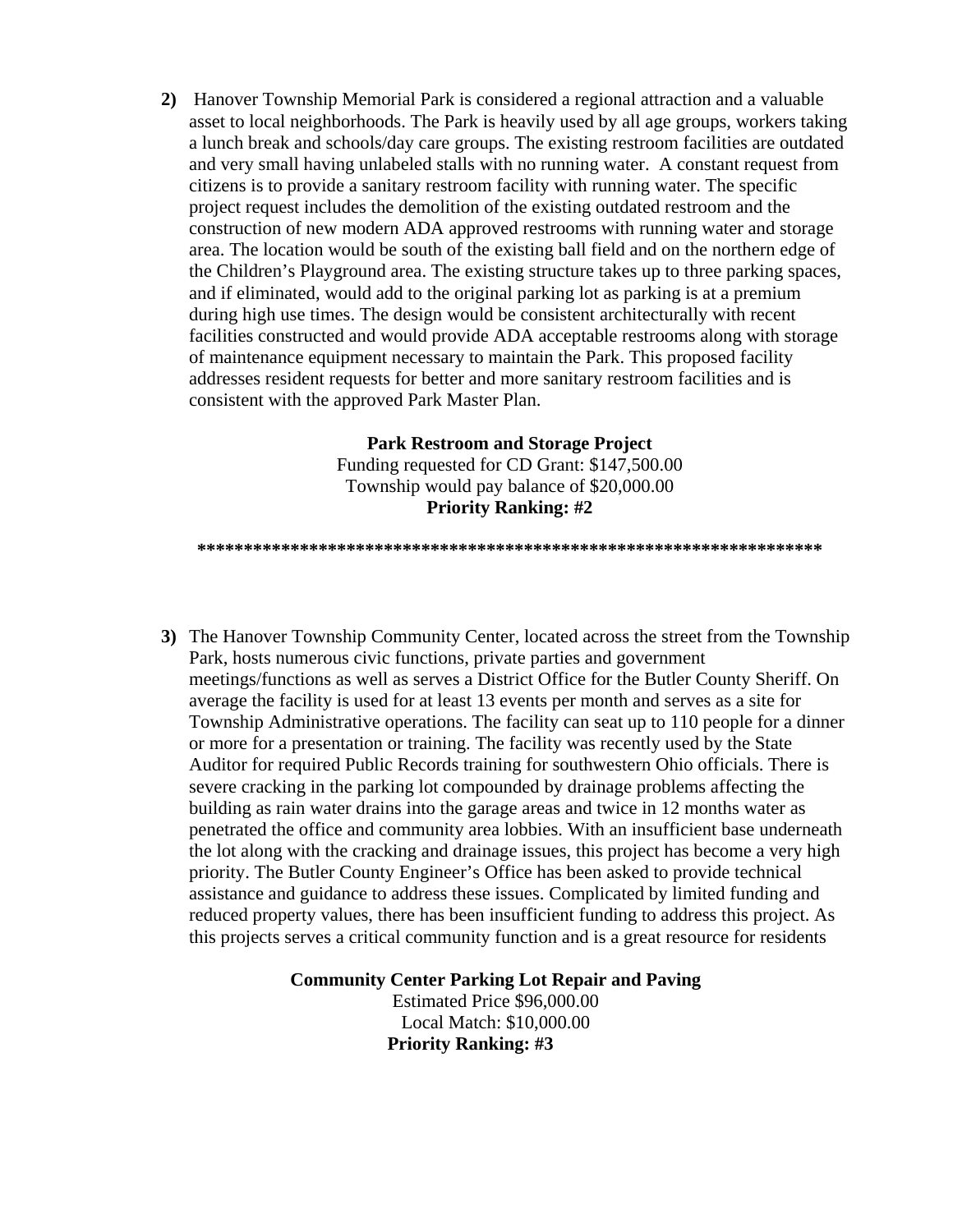*Veterans Day Expenses Review/Approval Motion:* Mr. Henry reported that considering the donations of cash and direct provision of food, the expenses for the celebration of veterans were kept to a minimum. It appears that direct Township expenditures will be less than \$350.00. Although a previously approved event by the Board, a motion would be in order for the record. A **motion** was made by Mr. Johnson, seconded by Mr. Miller, to approve payment for expenses associated with the 2012 Veterans Day Ceremony and Luncheon. Upon roll call, all three Trustees voted yes.

Mr. Johnson stated that he wanted to give accolades to Mr. Henry for the work he did on the Veterans Day ceremony and luncheon. Mr. Johnson also stated that he wanted to acknowledge Julie Prickett and the Road crew members for doing an excellent job. Mr. Miller asked about sending a thank you to Millville Baptist Church for its help with the event. Mr. Henry suggested that the Board give formal recognition to Millville Baptist Church with a resolution. After some discussion, it was decided to pass a resolution at the January 2013 Board meeting in order to allow time to extend an invitation to members of the First Millville Baptist Church so they could be in attendance.

*Newsletter Update:* Mr. Henry reported that as discussed at the last meeting, the Board consented to permit the Township Administrator to use discretion in deciding the date for the newsletter to reach citizens. As previously explained, with the election mailings dominating the Post Office and Veterans Day on the horizon, an extension of the publication date was being considered. To allow time to include the Veterans Day photos and article, the schedule was extended such that the newsletter will arrive to residents during the first half of December.

*Other Old Business:* Chief Clark reported that the Fire Department trained with the City of Hamilton Fire Department two weeks ago and the training went very well. He noted the City of Hamilton expressed an interest in future joint-trainings.

# **New Business**

*Resolution No. 48-12 Snow Emergency Regulations:* Mr. Henry explained this resolution formally adopts the Snow Emergency Policy and Parking Regulations and provides for publication requirements as set forth in the ORC. Mr. Henry noted the Board's new policy and regulations would become effective after the ORC publication requirements were met. After some discussion, Mr. Miller made a **motion** to adopt Resolution No. 48-12 which was seconded by Mr. Johnson. Upon roll call, all three Trustees voted yes.

# **Resolution No. 48-12**

# **Approving the Framework and Policy for Declaration of a Snow Emergency and Prohibiting Parking On Certain Township Streets During the Snow Emergency**

*Whereas*, Hanover Township sometimes experiences harsh winters during which snow and ice conditions impacts the public health, safety and welfare of Township residents and emergency responders traveling Township Roads;

*Whereas*, most jurisdictions have adopted a vehicle parking prohibition policy during snow and ice incidents when conditions exist limiting the ability of treatment crews to properly address certain streets in the Township; and,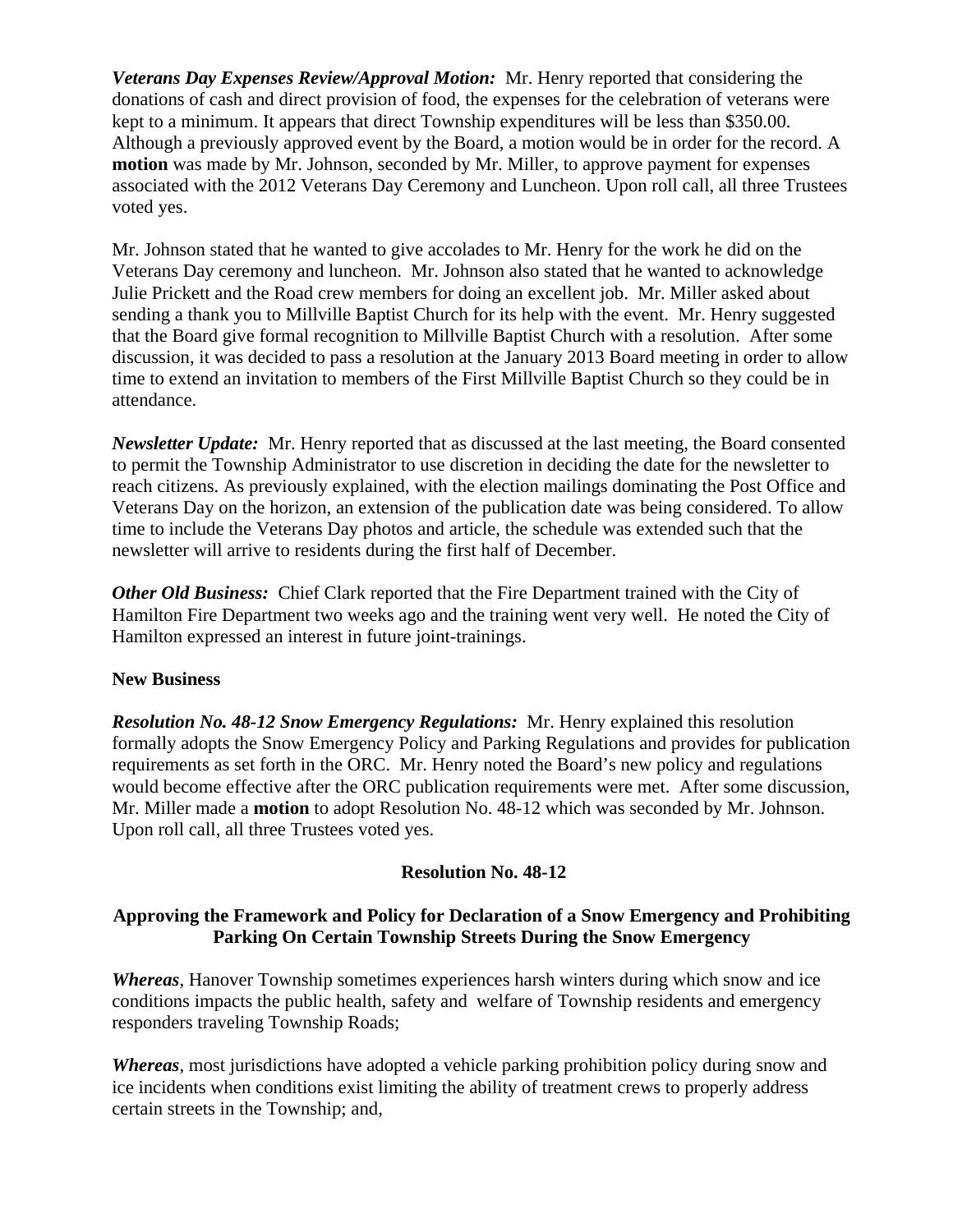*Whereas*, Ohio Revised Code Section 505.17(A) provides the authority by which Townships may make regulations and orders as are necessary to control parking including the adoption of measures to declare a snow emergency; and

*Whereas,* Ohio Revised Code Sections 505.17 (D) and 505.17 (E) provides the Township the authority to order into storage any vehicle parked in violation of regulations orders pursuant to a declaration including the provision of penalties associated therewith; and,

*Whereas*, the Board has discussed this matter in public session and placed information in the Township Newsletter sent to all property owners,

# *Be it resolved by the Board of Trustees of Hanover Township Butler County, Ohio*

**Section I.** That the Board hereby adopts snow emergency procedures as outlined in the attachment "Hanover Township Snow Emergency Policy and Parking Prohibitions" with said adoption necessary to serve the public safety, health and welfare of residents and emergency responders.

*Section II*. That the Fiscal Officer is hereby directed to comply with publication provisions set forth in section 505.17 of the Ohio revised Code.

The foregoing resolution was adopted in an open public meeting and is a reflection of the official action taken by the Board of Trustees of Hanover Township Butler County, Ohio on the 14<sup>th</sup> day of November 2012.

| <b>Board of Trustees</b> | Vote | <b>Attest and Authentication:</b> |
|--------------------------|------|-----------------------------------|
| Douglas L. Johnson       |      |                                   |
| Fred J. Stitsinger       |      | Elizabeth A. Brosius              |
| Larry Miller             |      | Fiscal Officer/Clerk              |

# **Hanover Township Snow Emergency Policy and Parking Prohibitions**

Pursuant to Ohio Revised Code 505.17 the Board of Trustees of Hanover Township has adopted regulations through Resolution No. 48-12 concerning the parking of vehicles on Township streets and roads during a declared Township and /or County Wide snow emergency.

# **Section 101 General**

**101.1 Title**. These regulations shall be known as the Hanover Township Snow Emergency Policy and Parking Prohibitions.

**101.2 Vehicle Definition**. Vehicle means any device including a motorized bicycle in, upon, or by which any person or property may be transported or drawn upon a highway.

**101.3 Scope**. These regulations are enacted pursuant to Section 505.17 of the Ohio Revised Code and shall apply to all vehicle parking on Township streets and roads during a Township declared snow emergency.

**101.4 Intent**. These regulations shall be construed to secure its expressed intent which is to insure the public health, safety, and welfare during adverse weather conditions.

# **Section 102 Prohibitions**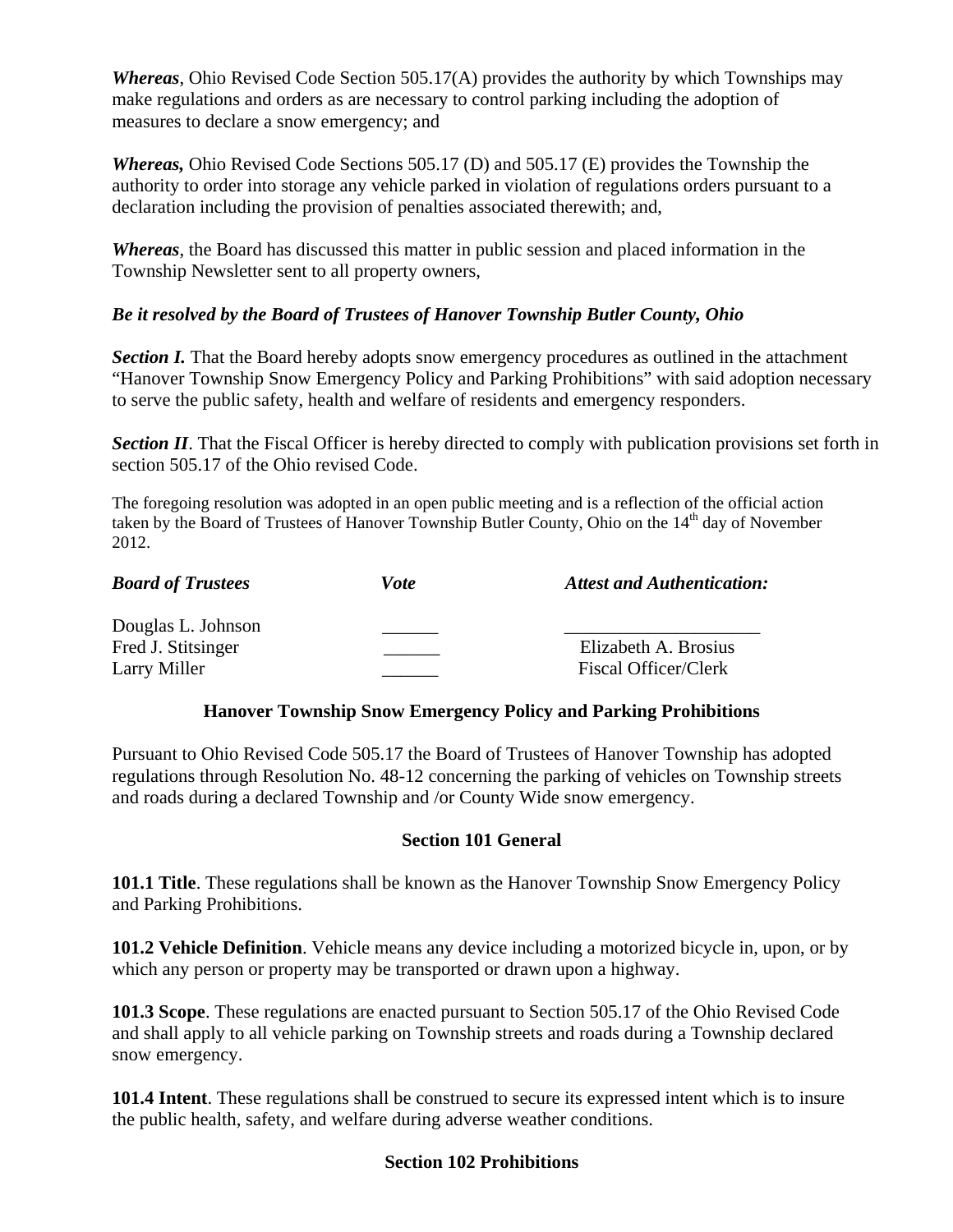**102.1 Snow Emergency Parking Prohibition**. Parking is prohibited upon any Township street or road on which signs are posted in accordance with these regulations.

**102.2 Signs Providing Notice of These Regulations**. Signs conforming to Ohio Revised Code Section 4511.09 indicating the existence of these regulations shall be erected at the entrances to Township subdivisions and at the commencement and terminus of each street which intersects another street as well as at the commencement of each street ending in a cul-de-sac where the prohibitions apply.

**102.3 Weather Conditions Snow Emergency Declaration**. A snow emergency may be declared whenever snow and/or ice removal or treatment by Township trucks, plows, or other vehicles is necessary in all or parts of the Township due to: A) Snow which has accumulated to a depth of two or more inches; and/or B) The accumulation of ice in amounts deemed by the Township to create hazardous road conditions; C) When conditions are present such that the Butler County Sheriff's Office declares a county wide Snow Emergency- Levels one (1), two(2) or three (3).

**102.4 Declaration of Snow Emergency**. The Township Administrator, Township Road Superintendent, or President of the Board of Trustees, may declare a snow emergency for the Township and make an announcement to the local news media, requesting that the local news media announce such an emergency has been declared, specifying the hour the declaration will go into effect, and indicating whether the snow emergency will remain in effect for a specified period of time or indefinitely until canceled by a subsequent announcement to the local news media by the Township Administrator, Township Road Superintendent, or the President of the Board of Trustees.

**102.5 Snow Emergency Declaration Authorization**. An order declaring a snow emergency by the authorized official as set forth in section 102.4 above becomes effective two hours after an announcement is made to the news media. The snow emergency shall remain in effect for the specified period of time provided in the announcement or until canceled by a subsequent announcement to the local news media.

# **Section 103 Enforcement**

**103.1 Unlawful Acts**. It shall be unlawful for a person to be in conflict with or in violation of the provisions of these regulations.

**103.2 Right to Tow/Impound Vehicles**. The Township Administrator or a Deputy Sheriff may order into storage or tow, have towed, any vehicle parked in violation of these regulations. The owner or any lien holder of a vehicle ordered into storage may claim the vehicle upon presentation of proof of ownership, which may be shown by Certificate of Title to the vehicle, and payment of all expenses, charges, and fines incurred as a result of the parking violation and removal and storage of the vehicle.

**103.3 Violation**. Pursuant to Ohio revised Code Section 505.17 (E) whoever violates these regulations is guilty of a minor misdemeanor. Fines levied and collected under this section shall be paid into the Township General Fund.

*Motion – Approve Cooperation and Purchase of Park Equipment:* See "Guest Speakers" section of minutes for discussion and motion concerning this topic.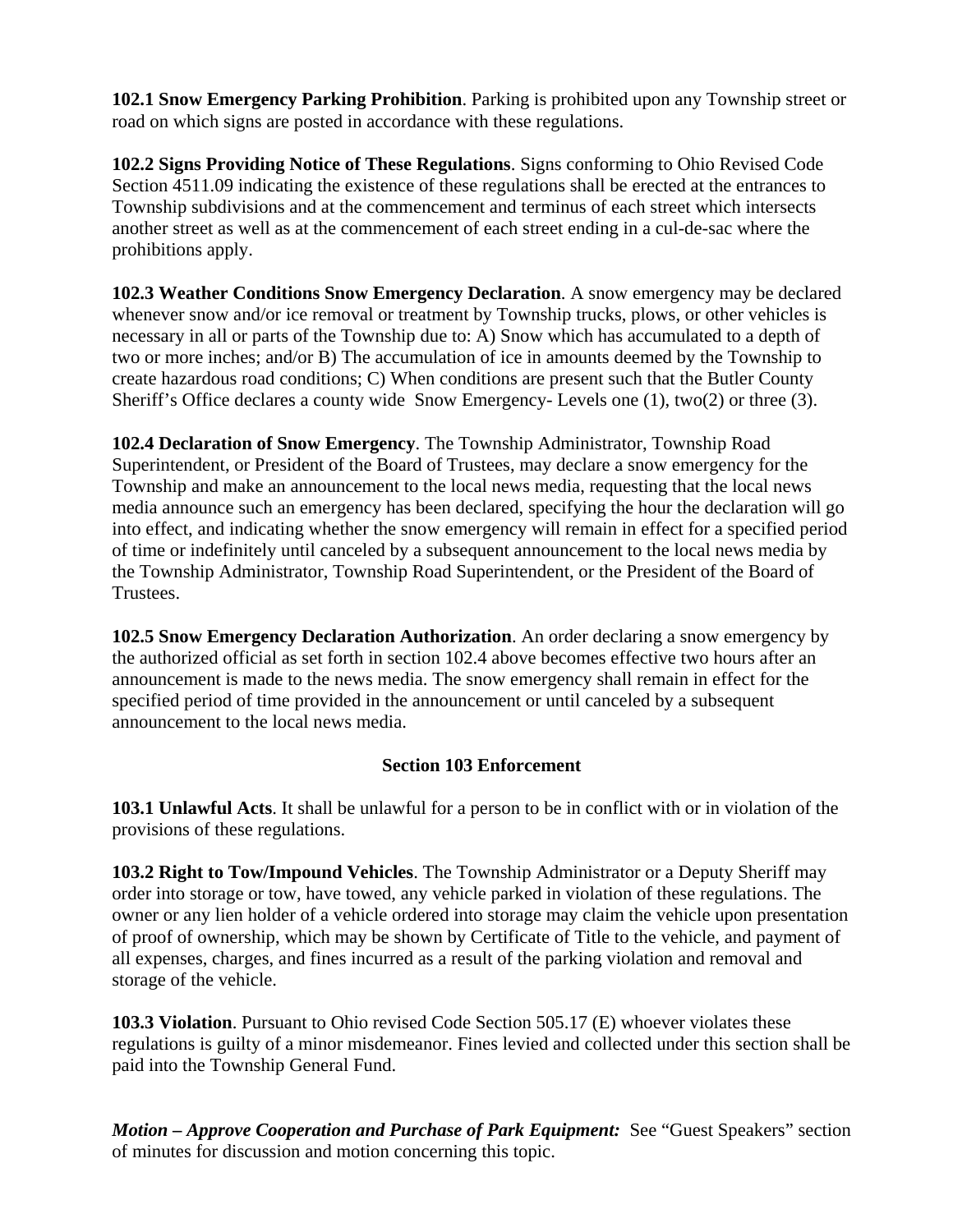*Motion – Holiday Function December 15, 2012:* Mr. Henry reported that the annual holiday function designed to thank volunteers and employees for their efforts throughout the 2012 year has been tentatively scheduled for December 15, 2012 at the Queen of Peace auditorium. Expenses would include catering, entertainment, hall rental and miscellaneous items (such as table cloths) for the event. Mr. Henry reported it appears costs can be kept about the same as last year (2011). Mr. Henry stated a motion would be in order for the record**.** Mr. Miller made a **motion**, seconded by Mr. Johnson, to approve payment for expenses associated with the 2012 Holiday Function to thank volunteers and employees at an amount not to exceed \$2300.00. Upon roll call, all three Trustees voted yes.

*EMA Invoice -- FYI:* Mr. Henry reported that as reviewed earlier in the year by Jeff Galloway, the Township has been billed for our per capita amount for 2013. The requested payment is \$3,241.29. Payment is due during the first quarter of 2013. Mr. Stitsinger requested that Mr. Henry find out if all other communities paid their per capita bill for 2012.

*Other New Business:* Ms. Brosius requested authorization to transfer funds so that she could make the final payment on one of the fire trucks and to also make a payment on the fire station construction. Mr. Henry noted these activities would require a resolution. After some discussion, Mr. Miller made a **motion** to adopt Resolution No. 49-12 which was seconded by Mr. Stitsinger. Upon roll call, all three Trustees voted yes.

#### **Resolution No. 49-12**

# **Approving Transfer of Funds From Fire Fund 2281 and Authorizing the Amendment of Hanover Township's Certificate of Estimated Resources for 2012**

*Whereas*, the Fiscal Officer has reported on the need to transfer funds from Fire Fund 2281 to Fund 3101 (Fire Truck Payment Fund) and to Fund 3102 (Fire Station Payment Fund) and amend the 2012 Certificate of Estimated Resources; and,

*Whereas*, to comply with proper auditing requirements and insure accurate accounting of funds the aforementioned transfers and amendment are necessary; and,

*Whereas*, the Board has discussed this matter in public session,

#### *Be it resolved by the Board of Trustees of Hanover Township Butler County, Ohio*

*Section I.* That the Board hereby approves the following transfer of funds: \$11,596.77 and \$19.07 from Fire Fund 2281 to Fund 3101 for Fire Truck payment; \$98,775.00 from Fire Fund 2281 to Fund 3102 Fire Station payment and authorizes the amending of the 2012 Certificate of Estimated Resources to reflect these actions.

**Section II**. That the Fiscal Officer is hereby directed to make said transfers, provide payments accordingly and execute any necessary documents with the Butler County Auditor's Office.

The foregoing resolution was adopted in an open public meeting and is a reflection of the official action taken by the Board of Trustees of Hanover Township Butler County, Ohio on the  $14<sup>th</sup>$  day of November 2012.